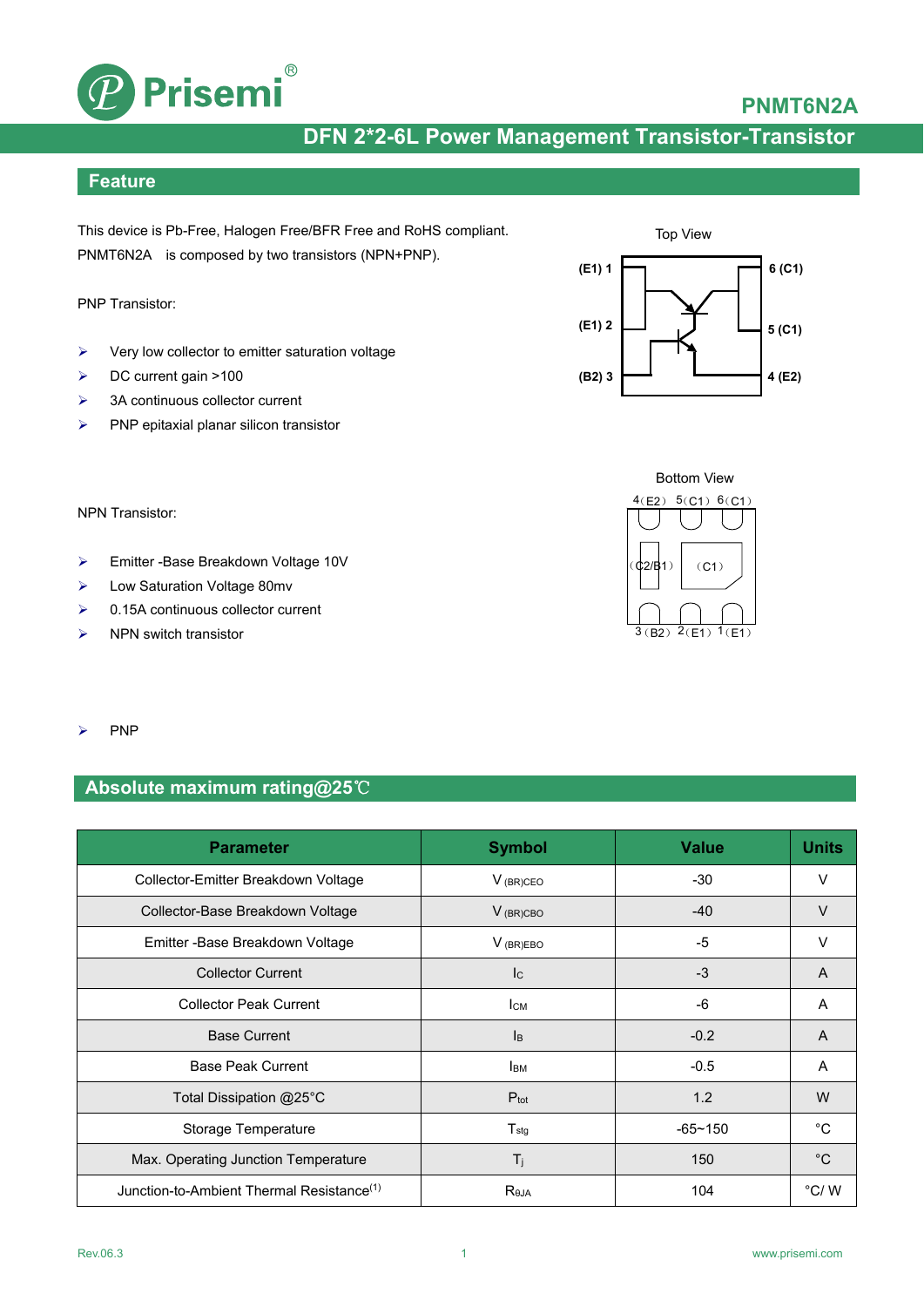### **Electrical characteristics per line@25**℃**( unless otherwise specified)**

| <b>Parameter</b>                     | <b>Symbol</b> | <b>Conditions</b><br>Min.             |                          | Typ. | Max.                         | <b>Units</b> |
|--------------------------------------|---------------|---------------------------------------|--------------------------|------|------------------------------|--------------|
|                                      | $h_{FE}$      | $IC=-1mA, VCE=-5.0V$                  | 150                      |      |                              |              |
| DC Current Gain                      |               | $I_C = -1A$ , $V_{CE} = -5.0V$        | 100                      |      | $\qquad \qquad \blacksquare$ |              |
| Collector-Emitter Saturation Voltage | VCE(sat)      | $IC=-0.1A, IB=-1mA$                   | $\overline{\phantom{0}}$ |      | $-0.14$                      | $\vee$       |
|                                      |               | $IC=-0.5A, IB=-50mA$                  |                          |      | $-0.17$                      |              |
|                                      |               | $IC=-1A, IB=-100mA$                   |                          |      | $-0.31$                      |              |
| Base-Emitter Saturation Voltage      | $V_{BE(sat)}$ | $IC=-1A,IB=-0.05mA$                   |                          |      | $-1.1$                       | v            |
| Collector Cut-off Current ( $IE=0$ ) | <b>I</b> CBO  | $VCB=-40V$                            |                          |      | $-0.1$                       |              |
|                                      |               | $V_{CB} = -30V$ T <sub>c</sub> =125°C |                          |      | $-20$                        | μA           |
| Emitter Cut-off Current( $lC=0$ )    | <b>LEBO</b>   | $V_{EB} = -5V$                        |                          |      | $-0.1$                       | μA           |

 $\triangleright$  NPN

### **Absolute maximum rating@25**℃

| <b>Parameter</b>                    | <b>Symbol</b>               | <b>Value</b> | <b>Units</b> |
|-------------------------------------|-----------------------------|--------------|--------------|
| Collector-Emitter Breakdown Voltage | $V_{(BR)CEO}$               | 50           | V            |
| Collector-Base Breakdown Voltage    | V <sub>(BR)</sub> CBO       | 80           |              |
| Emitter - Base Breakdown Voltage    | $V_{(BR)EBO}$               | 10           |              |
| <b>Collector Current</b>            | <sub>IC</sub>               | 0.15         | A            |
| Total Dissipation @25°C             | $P_{\text{tot}}$            | 0.15         | w            |
| <b>Storage Temperature</b>          | $\mathsf{T}_{\textsf{stq}}$ | $-65 - 150$  | °C           |
| Max. Operating Junction Temperature | Tı                          | 150          | °∩           |

## **Electrical characteristics per line@25**℃**( unless otherwise specified)**

| <b>Parameter</b>                     | <b>Symbol</b>           | <b>Conditions</b> | Min. | Typ. | Max. | <b>Units</b> |
|--------------------------------------|-------------------------|-------------------|------|------|------|--------------|
| Collector-Base Breakdown Voltage     | <b>BV<sub>CBO</sub></b> | $lc = 50uA$       | 80   |      |      |              |
| Collector-Emitter Breakdown Voltage  | <b>BVCEO</b>            | $lc = 1mA$        | 50   |      |      |              |
| Emitter-Base Breakdown Voltage       | <b>BVEBO</b>            | $IE=50uA$         | 10   |      |      |              |
| Collector Cut-off Current ( $IE=0$ ) | <b>ICBO</b>             | $V_{CB} = 60V$    |      |      | 0.15 | μA           |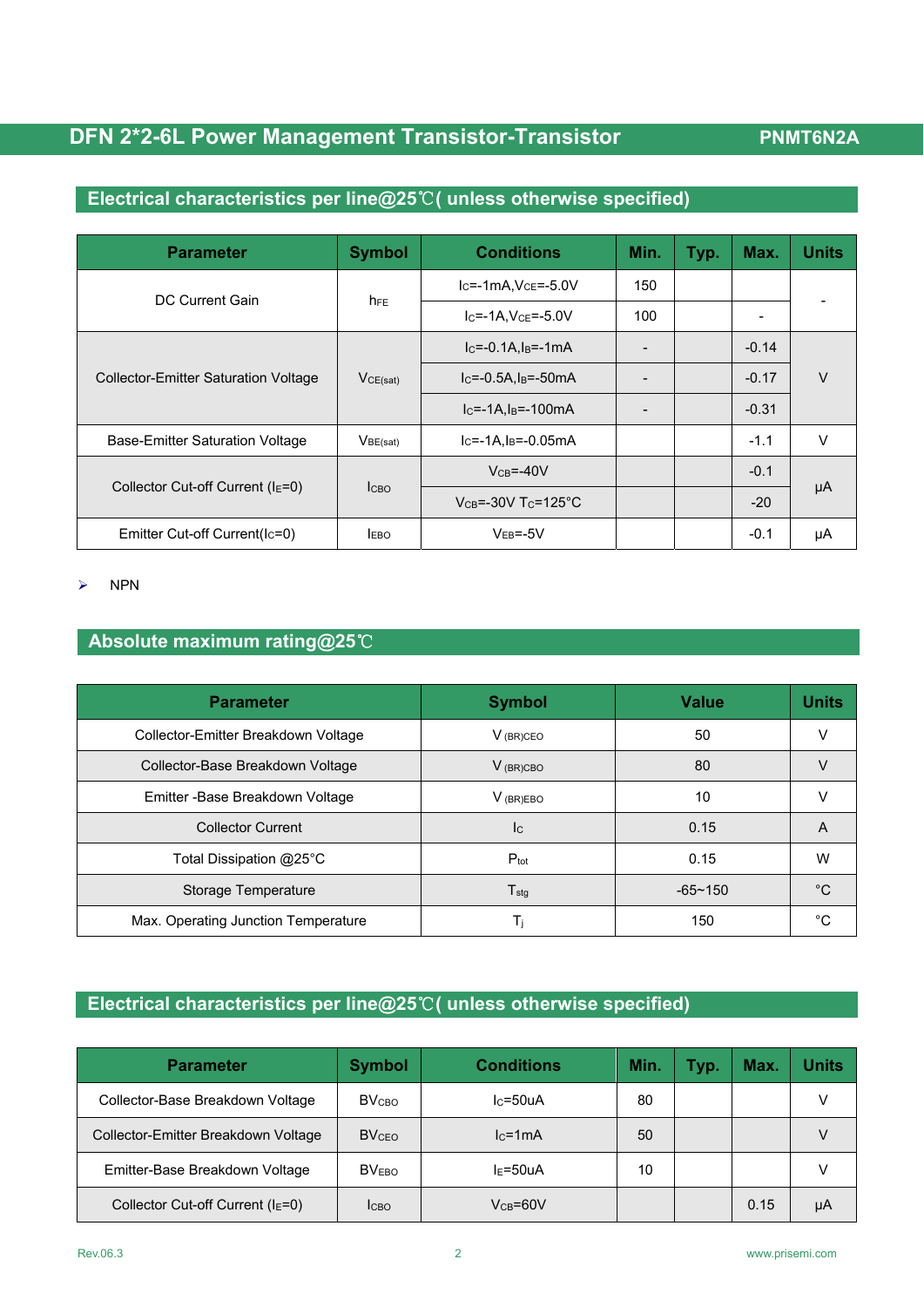### **Electrical characteristics per line@25**℃**( unless otherwise specified)**

| <b>Parameter</b>                            | <b>Conditions</b><br><b>Symbol</b> |                                            | Min. | Typ. | Max. | Units      |
|---------------------------------------------|------------------------------------|--------------------------------------------|------|------|------|------------|
| Emitter Cut-off Current( $IC=0$ )           | <b>IEBO</b>                        | $V_{FB} = 7V$                              |      |      | 0.1  | μA         |
| DC Current Gain                             | <b>h</b> FE                        | $lc=1mA$ , $VCE=6V$                        |      |      | 350  |            |
| <b>Collector-Emitter Saturation Voltage</b> | $IC=50mA, IB=5mA$<br>$V_{CE(sat)}$ |                                            |      |      | 0.08 |            |
| <b>Transition frequency</b>                 | fτ                                 | $VCE=12V, IE=2mA, f=100MHz$                |      | 220  |      | <b>MHz</b> |
| <b>Output Capacitance</b>                   | Cob                                | $V_{CE}$ =12V, I <sub>E</sub> =0mA, f=1MHz |      | 1.5  | 3.5  | рF         |

## **Typical Characteristics**







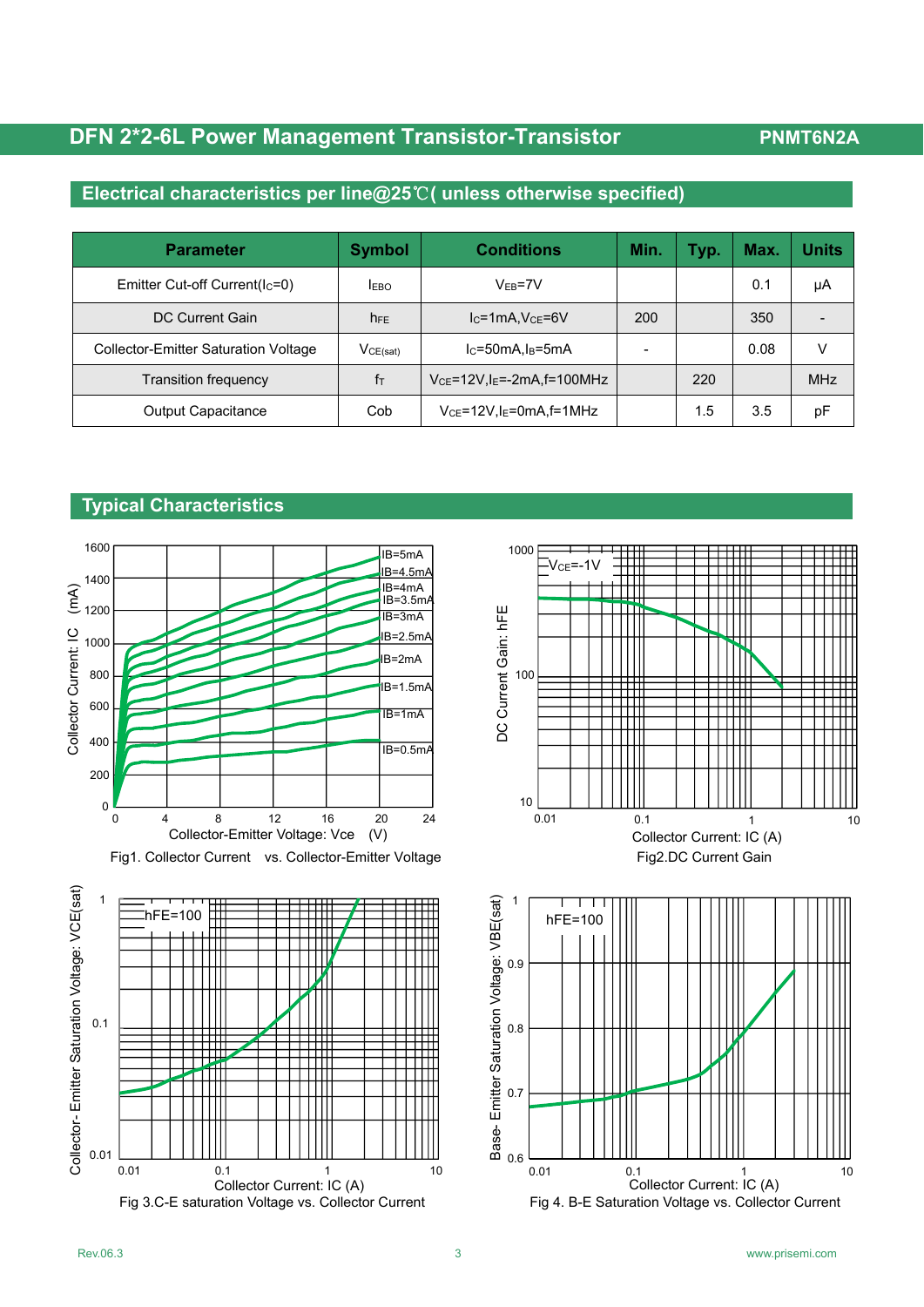







Fig 5.Switching Times Resistive Load Fig 6. Switching Times Resistive Load

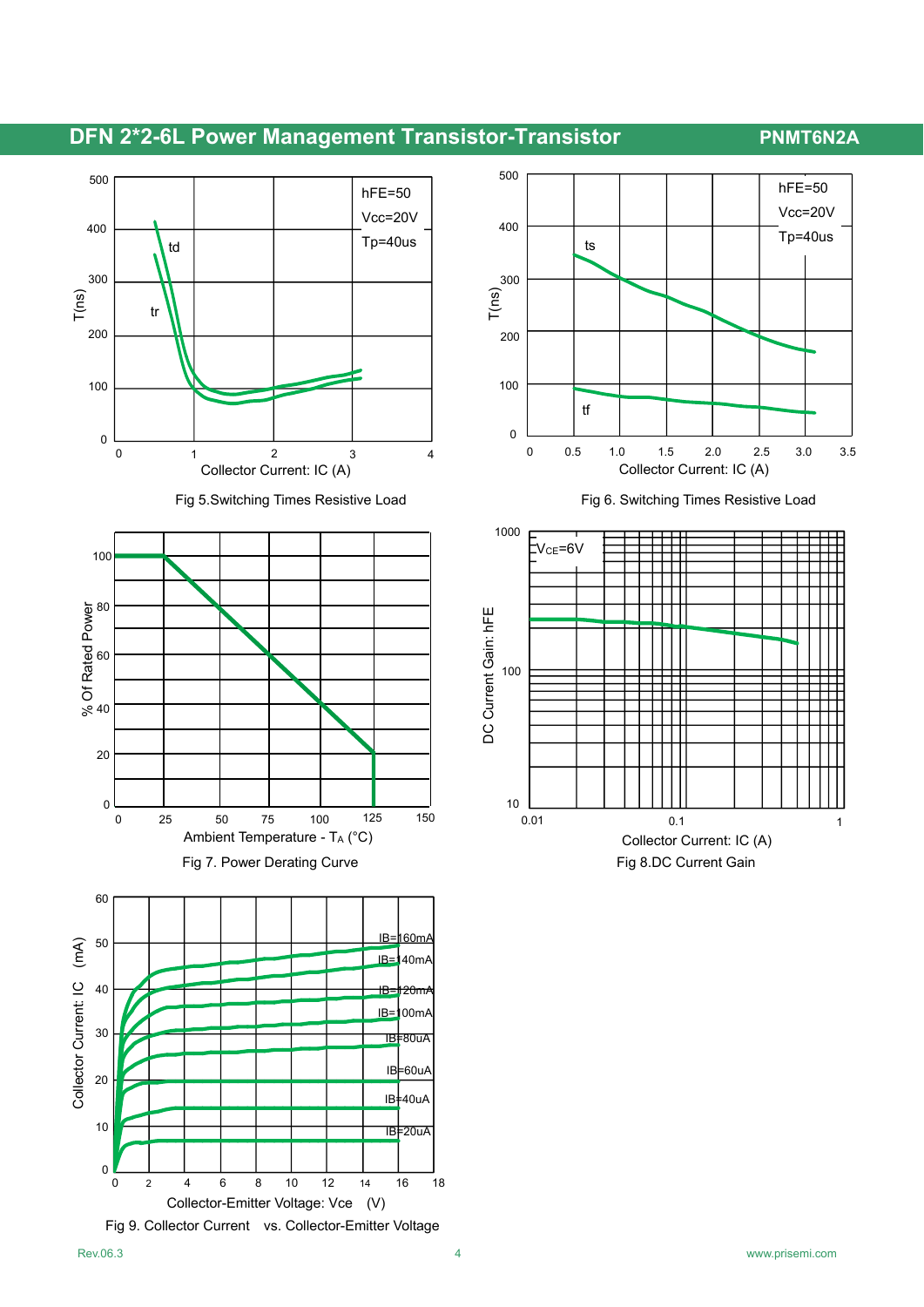







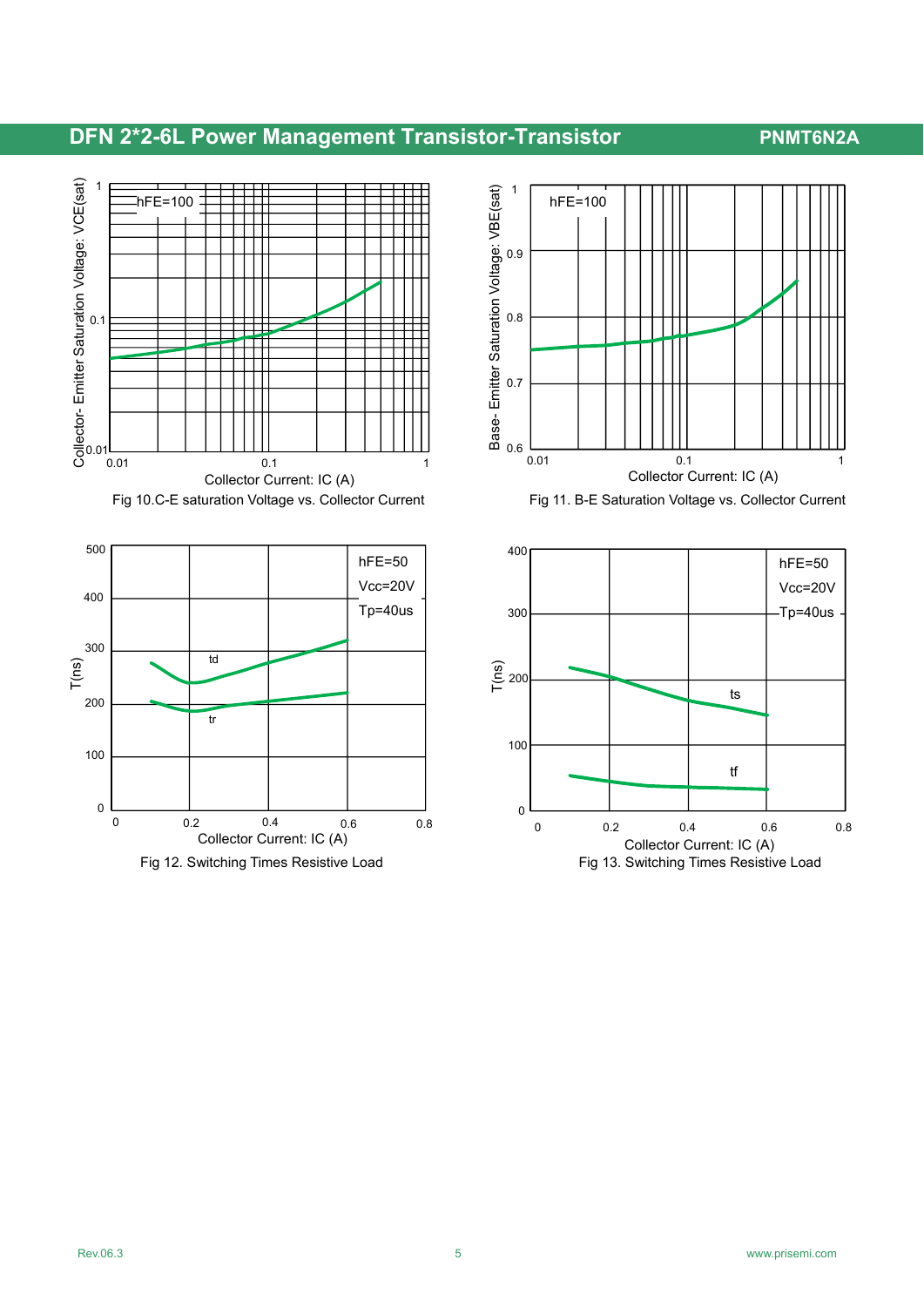

J  $\rightarrow$ L Side View



| Dim | <b>Millimeters</b> |            |  |  |  |
|-----|--------------------|------------|--|--|--|
|     | <b>MIN</b>         | <b>MAX</b> |  |  |  |
| Α   | 1.90               | 2.10       |  |  |  |
| B   | 1.90               | 2.10       |  |  |  |
| C   | 0.70               | 1.10       |  |  |  |
| D   | 0.80               | 1.00       |  |  |  |
| Ε   | 0.55<br>0.75       |            |  |  |  |
| E1  | 0.25 Ref.          |            |  |  |  |
| F   | 0.25               | 0.35       |  |  |  |
| G   | 0.20               | 0.35       |  |  |  |
| н   | 0.50               | 1.00       |  |  |  |
| J   | 0.60               | 0.80       |  |  |  |
| Κ   | 0.00               | 0.05       |  |  |  |
| L   | 0.20 Ref.          |            |  |  |  |
| M   | 0.15               |            |  |  |  |
| N   | 0.20               |            |  |  |  |
| O   | 0.25               |            |  |  |  |



Suggested PCB Layout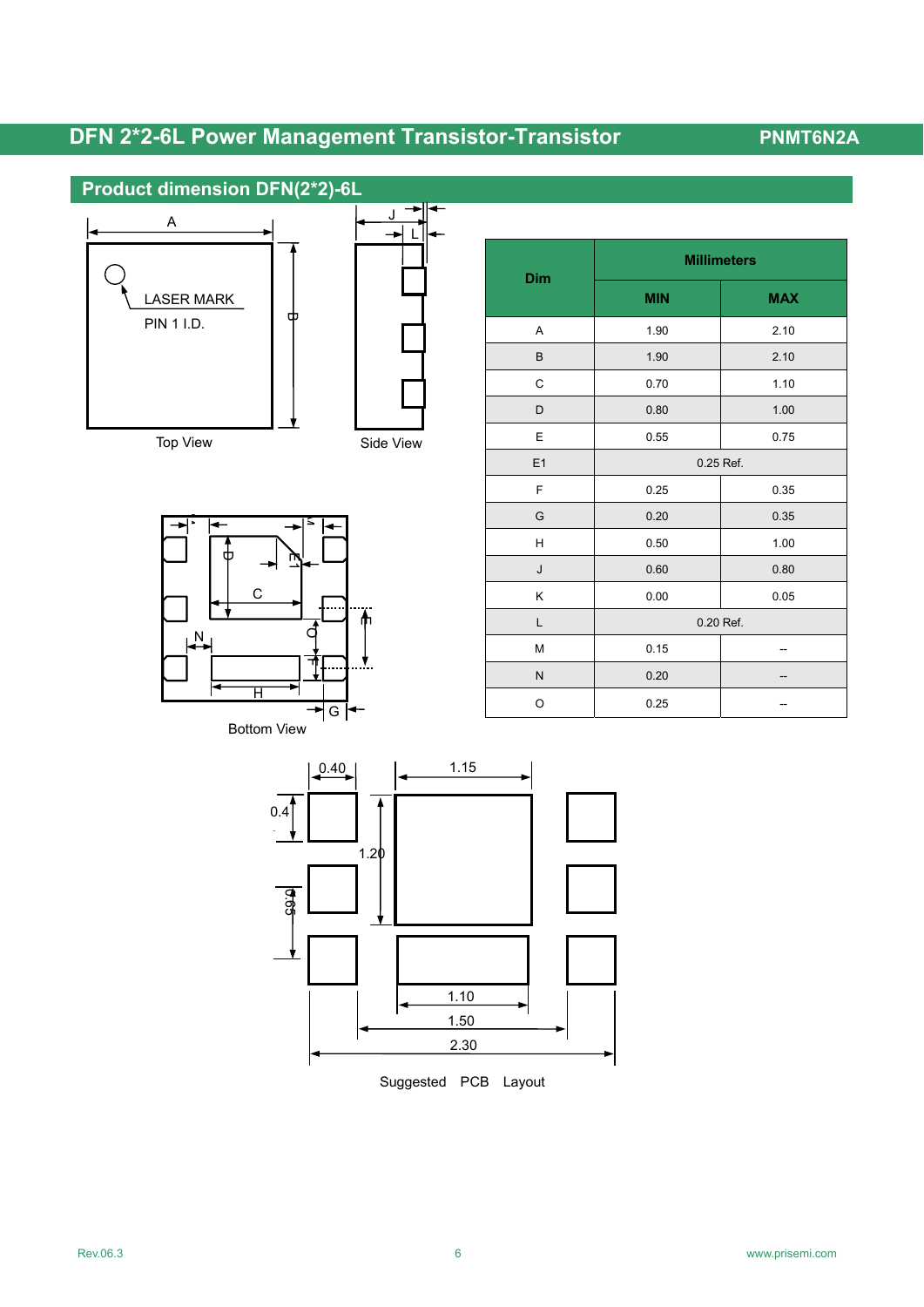## **Marking information**



## **Ordering information**

| <b>Device</b> | Package   | Reel | <b>Shipping</b>     |
|---------------|-----------|------|---------------------|
| PNMT6N2A      | DFN2*2-6L | 711  | Tape & Reel<br>3000 |